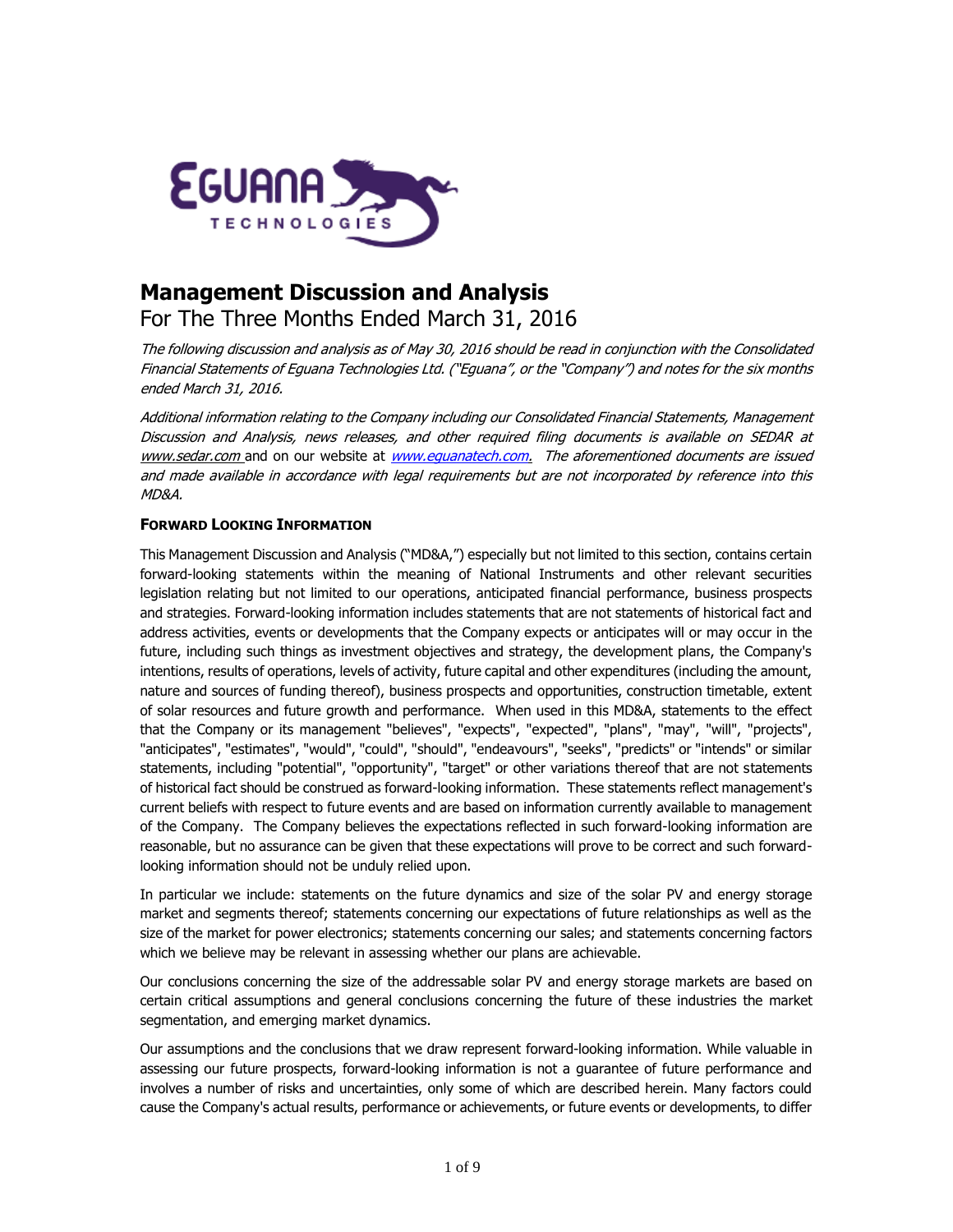materially from those expressed or implied by the forward-looking information.

Should one or more of these risks or uncertainties materialize, or should assumptions underlying the forwardlooking statements prove incorrect, actual results, performance or achievement may vary materially from those expressed or implied by the forward-looking information contained in this MD&A. These factors should be carefully considered and readers are cautioned not to place undue reliance on forward-looking information, which speaks only as of the date of this MD&A. All subsequent forward-looking information attributable to the Company herein is expressly qualified in their entirety by the cautionary statements contained in or referred to herein. The Company does not undertake any obligation to release publicly any revisions to forward-looking information contained in this MD&A to reflect events or circumstances that occur after the date of this MD&A or to reflect the occurrence of unanticipated events, except as may be required under applicable securities laws.

# **BUSINESS OVERVIEW: HISTORY, VISION AND STRATEGY, AND CORE BUSINESS**

A detailed overview of Eguana's business, including a summary of our history, business strategy, industry outlook, and core business is provided in the MD&A for the financial year ended September 30, 2015 which may be found, together with all our public documents, at [www.sedar.com.](http://www.sedar.com/)

#### **EXECUTIVE SUMMARY**

Distributed Energy Storage continues to have explosive growth potential in the renewable energy sector. Eguana Technologies continues to be recognized as one of the market leaders in low voltage power conversion and control measured by system design flexibility, power conversion efficiency and installation simplicity. The Eguana AC Battery and Bi-Direx product lines are standardized, globally patented and commercially certified for distribution in major markets.

Technology development continues to be a critical focus area, and the Company has generated and filed five new distinct inventions with the United States Patent and Trademark Office. Intellectual Property is one of the Company's core assets, and it is embedded in our culture to continue to add to our portfolio, which now includes 16 patents and pending patents globally.

Strategically focused to deliver Eguana products in the United States, Europe, Japan, and Australia within calendar 2016 Eguana has achieved double digit design wins spread across each major market with applications including Utility Grid Services, Electric Vehicle charging, Solar + Storage, and Commercial Peak Shaving applications.

The Company is on track with business development activities to achieve its objective to take a 30% market share position in major markets. Outlined are the strategic levers and the key milestones executed to deliver the Company objective.

Reposition Bi-Direx as the leading power controls solution for the European market:

- Eguana executes development contract with battery manufacturing subsidiary of German automotive company. Global opportunity with the potential to deliver Bi-Direx sub-assembly system sales of \$20M cdn.
- Eguana executes early shipments to Spain, will be highlighted in ees (electrical energy storage) award nominated product with Spanish customer at InterSolar Munich.

Support AC Battery channel partners to increase residential solar + storage in US markets:

 Eguana becomes the first integrated storage system approved by Hawaiian Electric with partner E-Gear LLC leading to three consecutive increasing orders. Hawaiian markets are expected to be the US growth driver in 2017 with E-Gear's market indication over the next 18 months of \$18M cdn.

Demonstrate AC Battery grid management features with utilities:

 Maui Electric Utility selects Eguana/E-Gear AC Battery solution to enable additional solar systems to be connected to the power grid. Utility owned and operated systems also increase capacity and distribution efficiency.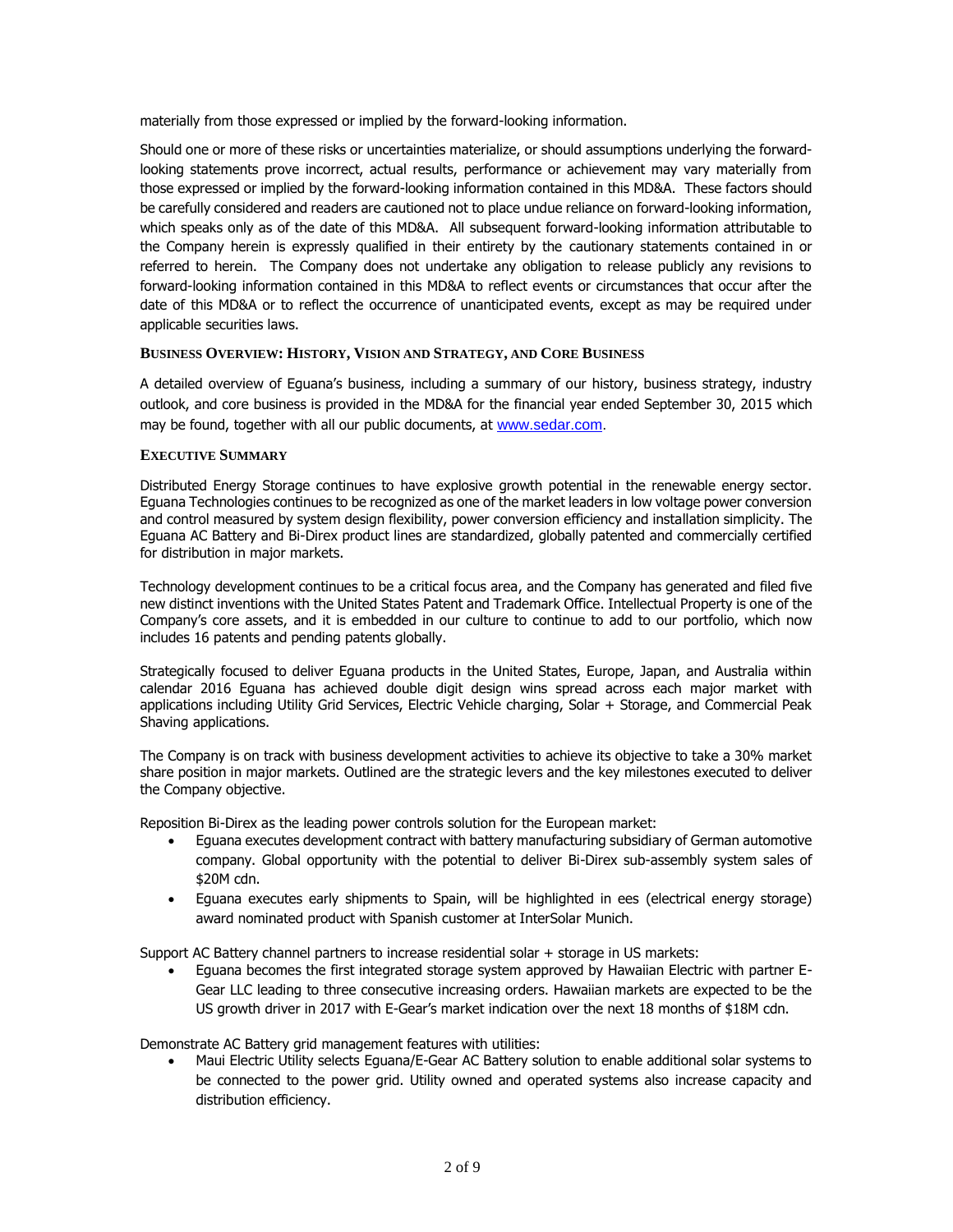Become leading power control provider in the Australian and Japanese markets:

- Eguana executes sales and marketing agreement with the Itochu Corporation to focus on global distribution beginning in Australia and Japan. Initial shipments completed into Australia with early market indication of system sales reaching \$14M cdn) across 2017.
- Itochu continues advanced discussions with top Japanese electronics company for Commercial building application. Initial market indication is \$5.1M cdn across 2017.

The market indication numbers are provided to Eguana from our partners and are forward-looking in nature. Forward-looking information is not a guarantee of future performance and involves a number of risks and uncertainties. The Company believes the expectations reflected in this forward-looking information is reasonable, but no assurance can be given that these expectations will prove to be correct and such forwardlooking information should not be unduly relied upon.

#### **MANAGEMENT DISCUSSION OF SECOND QUARTER RESULTS**

#### **Operations**

Second quarter orders increased from \$228,376 in the first quarter to \$821,592 in the second quarter however we exited the quarter with \$645,320 in back log as our supply chain activities ramp to meet the increasing orders. The increase was driven through integrated AC system sales in Hawaii and California. Product Sales revenue for the quarter was \$176,272 with a positive gross margin 9.1% and an adjusted gross margin of 3.4%. Margins were adjusted for \$10,159 in inventory that was consumed in the quarter after being impaired at yearend. The positive margin was also achieved on low volume AC Battery prototype and demonstration sales as we continue to build our customer base and channels in the US market.

Operating costs for six months ending March 31, 2016 were \$1,858,215 which is flat to the same time period prior year of \$1,885,019 notwithstanding significant changes in our quarterly volumes along with completing the initial products for the US market and additional legal cost related to the customer/supplier disputes. A significant contribution to the operating costs in the quarter went to supporting sales and marketing which resulted in an order backlog of \$645,320.

- Operating costs were \$104,602 down \$45,103 (30.1%) from \$149,705 in Q2 2015. Included in this amount are salaries and benefits of employees directly allocated to this function, direct costs incurred to support manufacturing and supply chain activities and reallocation of the COO salary to G&A in the current fiscal year. Product development costs remained consistent at \$230,127 in Q2 2016 from \$232,277 in Q2 2015. Included in product development costs are the costs associated with the product development process, market analysis in support of new product definition, salaries and benefits of our entire engineering group, and a portion of our CTO's compensation.
- Our investment in selling and marketing has remained consistent to prior quarter at \$208,090; however, this represents an increase of \$116,990 or 128.4% over the same quarter in prior year. In FY 2016 the company started business development activities in the United States and Japan along with Europe and have increased resources for execution. Included in these costs are salaries and benefits of personnel employed in marketing and customer account relationships, travel, costs of trade shows and a portion of our CTO's salary.
- Second quarter G&A decreased 6.7% to \$363,030 from \$389,225 in Q2 2015. Decreases were driven mainly by a reduction in accounting fees, lower employee compensation and a one-time cost for OTC filings in FY 2015. This was offset by legal costs associated with settlements noted in our annual financial report. G&A expense consists primarily of salaries, (including the value of stock options for all employees) employee benefits and overhead expenses that are not otherwise allocated to the earlier categories, including those related to corporate maintenance charges, occupancy, all professional fees, investor relations fees and travel costs.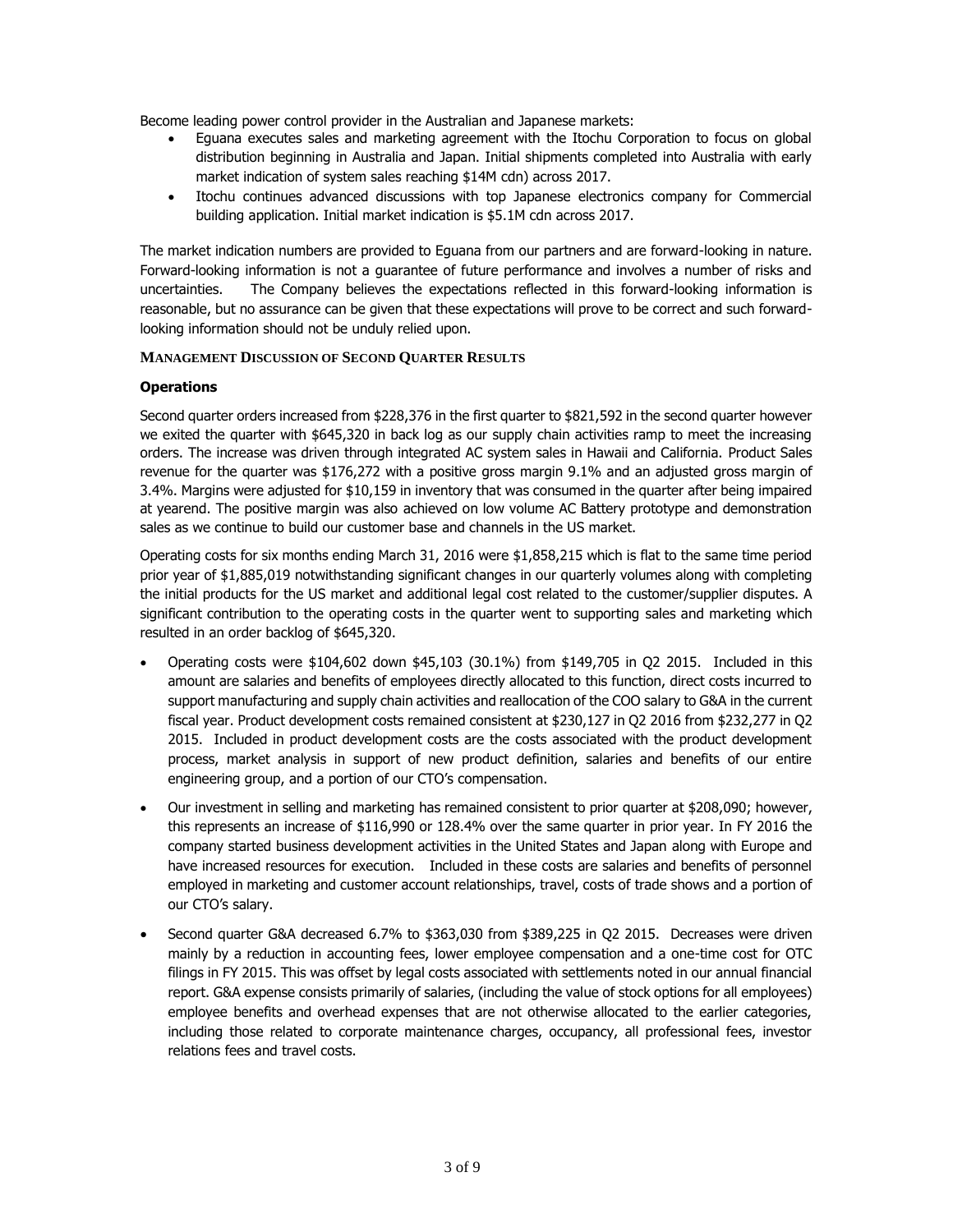#### **Outlook and Priorities**

Bi-Direx has been established across the industry as a leader in the residential power ratings and one of the only power control systems standardized and certified for major markets. The technology meets all grid connection regulations for these markets, is commercialized, certified, and field tested and proven with thousands of installations in Europe and the United States.

We remain on track with our 2016 activities to be a top 3 provider of power control systems in our targeted channels. The Company measures this objective by achieving a 30% market share in system installations in each market. We are continuing to focus our resources on US market expansion, European volume recovery, and business development activities in Asia and Australia.

#### *United States*

Over the next 18 months, we will execute our three-part strategy in the United States:

Support our residential AC Battery channel partners to deliver increasing sales to PV installers beginning in Hawaii and California.

Establish our commercial AC Battery product line for fleets in the small commercial demand charge and EV charging segments.

Promote and demonstrate our AC Batteries grid management features with utilities nationwide that show an interest in distributed energy storage.

Our first priority is to take a significant share of the Hawaiian market in 2016, primarily through our partnership with E-Gear LLC. E-Gear is a Hawaii based integrator who has developed an advanced Energy Management Controller that completes the energy storage solution alongside LG Chem's lithium ion battery modules and Eguana's AC Battery.

Hawaii has both primary solar storage market drivers: (i) high electricity costs driving customer selfconsumption, which requires energy storage similar to Germany; and (ii) grid instability due to high residential solar penetration. Two ownership models – customer owned and utility owned – are also emerging and our solution is currently being deployed under both models.

In January, our AC Battery became the first storage system approved for grid interconnection in Hawaii by the local utility Hawaiian Electric Company. This enabled the system to be deployed under Hawaii's new 'customer grid-supply' and 'customer self-supply' tariffs. Following initial market growing pains with new application processes, and a permitted installation backlog from the prior net metered applications, new program sales began showing traction in March primarily through Hawaii's #1 rooftop PV installer, Hawaii Energy Connection who is now achieving a greater than 30% storage attachment rate with solar. Product training and sales processes are now established and E-Gear, who has expanded its efforts to offer the solution to all leading rooftop PV installers in the State, is poised to be the market leader.

In March, Hawaiian Electric's subsidiary Maui Electric selected the Eguana/E-Gear solution to enable additional net metering customers to be connected to the power grid. Maui Electric will own and operate the energy storage systems installed on customer homes however connection will be completed on the utility side of the meter. In this way, the utility increases the carrying capacity and efficiency of the grid while maintaining the ability to honor net metering obligations to the home or system owner. Once deployed, operation of the storage systems will be optimized to provide services that increase grid stability on the island grid and to provide a template for further utility deployments as the island moves toward its goal of 100% renewable energy by 2030.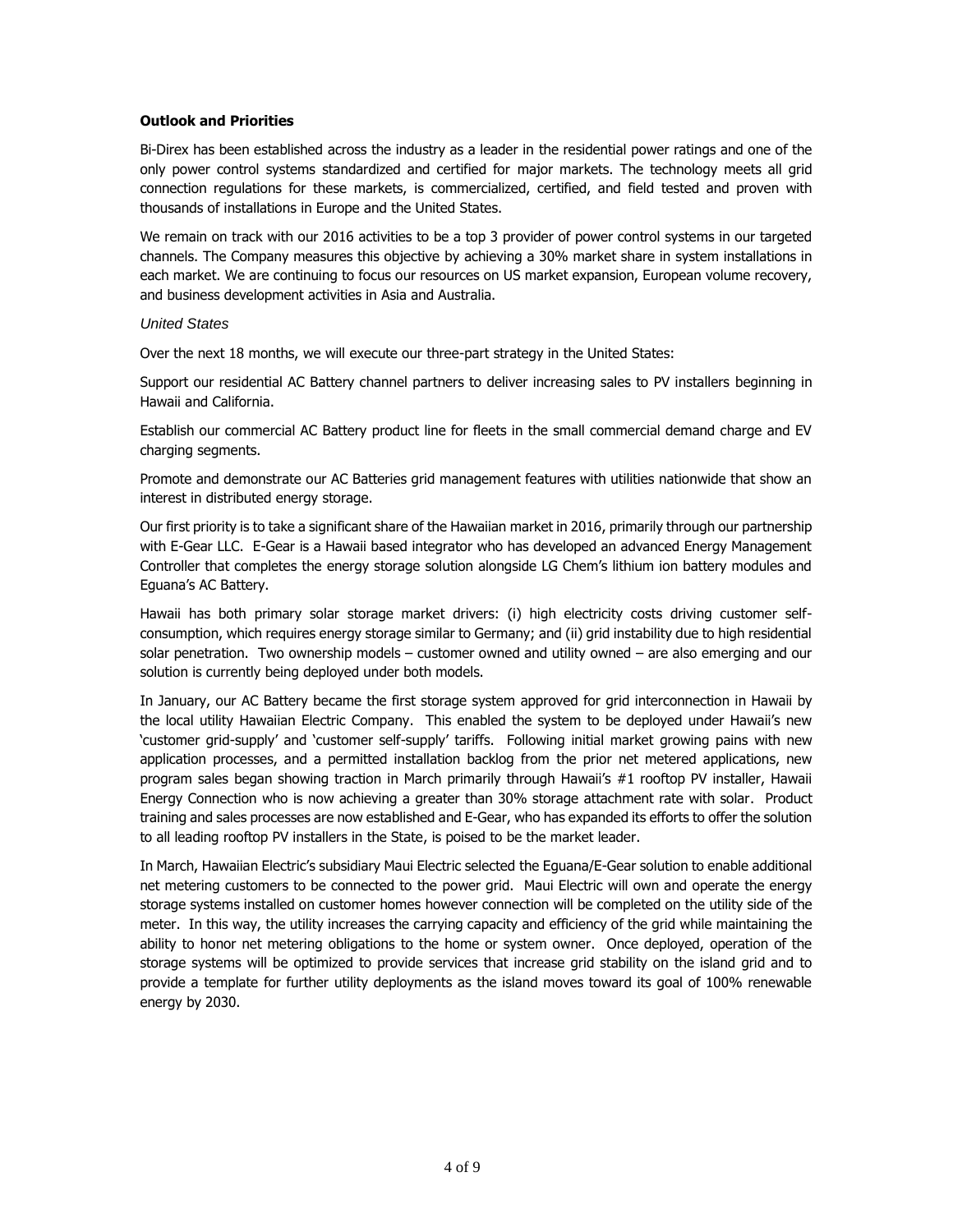Beyond Hawaii, Eguana now has installed systems in six different communities in southern California undergoing customer evaluation. California is expected to be the next market to show significant growth and recent proposed changes to the state's SGIP program carve out funds specifically targeted at residential installations. Motivations in California range from backup power, to time of use optimization, to homebuilders and utilities preparing for the state's net zero energy home mandate that takes effect starting in 2020. To our knowledge the AC Battery is the only integrated solution that covers the full range of value to the home owners, operators, and utilities with the same standardized product.

The Company also had design wins with intermediate storage solutions for electric vehicle charging and delivered its first evaluation units post quarter-end. Electric vehicle charging networks are ideal platforms through which to aggregate distributed energy resources as the electrical infrastructure is already committed, and energy storage helps reduce demand peaks from electric vehicle charging. Eguana's productized AC Battery is the ideal format for the network integrators with its outdoor rated, open controls interface, and certified plug and play platform.

# *Europe*

Our expectation during 2016 to re-establish Bi-Direx as the leading power controls solution for the European market is on track with volume orders expected in the fall of 2016. We continue to follow our OEM strategy based on our Bi-Direx sub-assembly model and integration into partner products as part of the development cycle. During the quarter the company entered into a development contract with the battery manufacturing subsidiary of a global German automotive company. Development has remained ahead of schedule throughout the quarter and acceptance testing has been confirmed for the week of May 30<sup>th</sup>. The Company expects volume sales to commence post acceptance with general availability in September of this year and significant global growth across calendar year 2017. European opportunities have also expanded beyond Germany, the Company has been developing customers with a regional focus – particularly in Spain and the UK – and the Bi-Direx platform will be on display at the European InterSolar show in June The complexity of energy storage products as compared to solar and the varying economic drivers and regulatory requirements from market to market provide a competitive advantage to local integrators. Eguana's configurable Bi-Direx platform provides these integrators with the stable platform and easy integration on which they can build cost competitive solutions that are optimized for local requirements.

# *Japan and Australia*

In 2015, the Company executed a non-exclusive sales and marketing contract with the Itochu Corporation, one of Japan's largest trading houses with investments across the battery production chain, to globally promote and sell the AC Battery and Bi-Direx platforms. Priorities have been focused on the two emerging markets Australia and Japan where Itochu has been developing opportunities both commercially and in the residential markets. The commercial building market in Japan will see significant growth in 2017 where competition in the newly deregulated electricity market is driving the need for differentiated energy service offerings from electricity retailers starting in April 2016. Itochu is currently in advanced negotiations with a leading Japanese electronics company with the expectation of volume sales by calendar year end.

The Australian residential energy storage market is poised to become the fastest growing global segment based on the high penetration of rooftop PV combined with high electricity prices and rising demand charges due to an overbuild of transmission and distribution infrastructure over the past several years. Utilities are expected to play a significant role in residential energy storage deployments, more so than elsewhere, this is coupled with strong end customer demand for energy storage products. Eguana began delivering residential product into Australia post-quarter end, and expects to close on additional design wins through the remainder of the fiscal year, primarily through the Itochu partnership.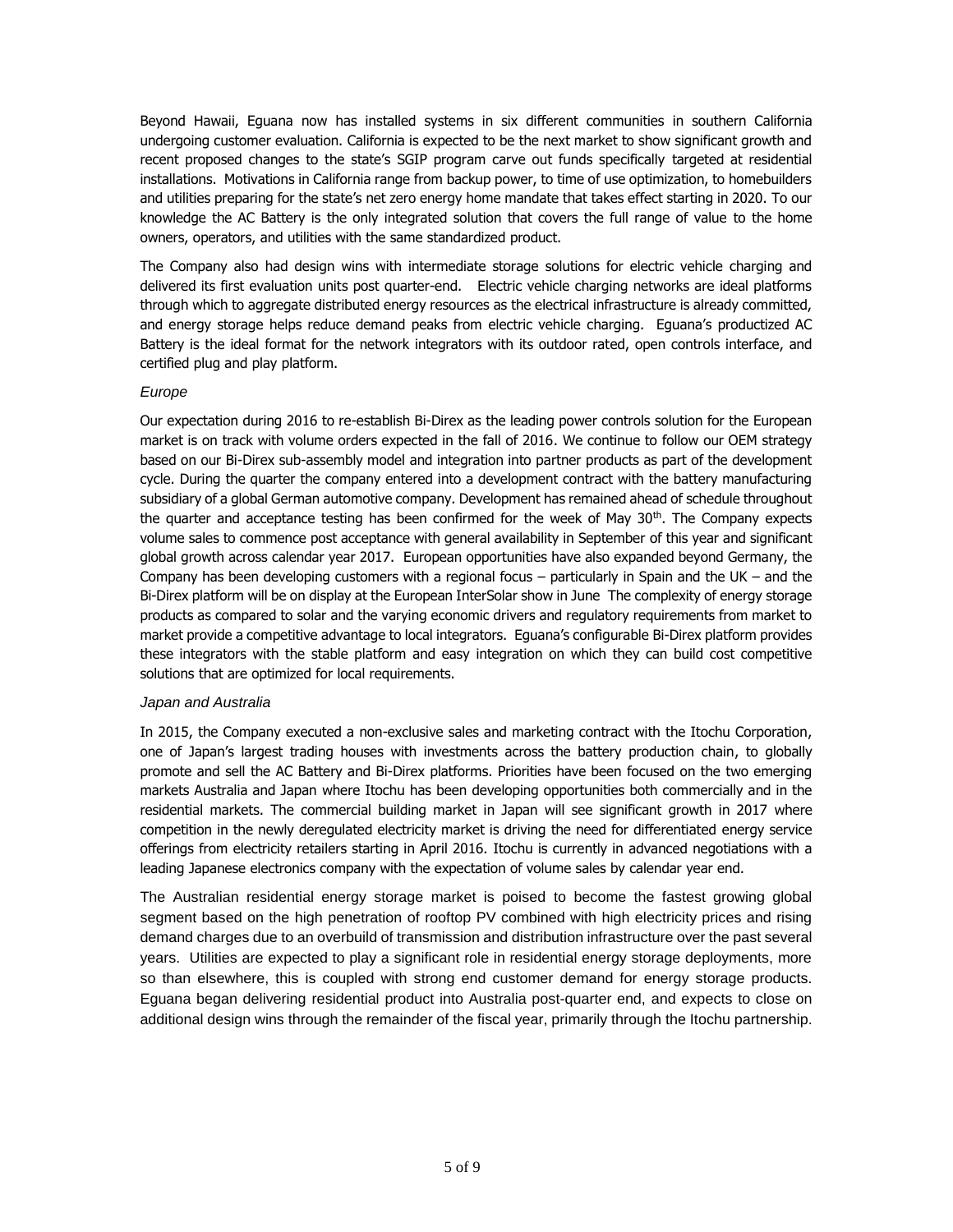#### **MANAGEMENT DISCUSSION OF FINANCIAL RESULTS**

#### *Summary of Significant Accounting Policy Choices*

Our significant accounting policies are disclosed in note 4 of the annual audited consolidated financial statements.

#### *Net Loss and Comprehensive Loss*

Our net loss for the quarter ended March 31, 2016 was \$1,321,482 a decrease of \$6,804 over a loss of \$1,328,286 in the same quarter ended March 31, 2015. Excluding the non-cash items, the net loss for the quarter ended March 31, 2016 was \$859,393 and the Company is maintaining a flat cash flow from our operating model in FY 2016.

Non-cash items affecting the Net Loss were:

|                                           | March 31,   | December 31,  | March 31,     |
|-------------------------------------------|-------------|---------------|---------------|
|                                           | 2016        | 2015          | 2014          |
|                                           |             | \$            | \$            |
| <b>Operating activities</b>               |             |               |               |
| Net loss                                  | (1,321,482) | (1, 198, 652) | (1,328,286)   |
| Amortization of capital assets and        |             |               |               |
| development costs                         | 24,412      | 23,456        | 14,095        |
| Amortization of deferred lease inducement | (3,900)     | (3,900)       | (3,900)       |
| Inventory (write up) write down           | (10, 159)   | 64,321        |               |
| Share-based payments                      |             | 35.512        | 6,400         |
| Warranty provision                        | 2,348       | 4.035         | 22,000        |
| Finance costs                             | 432,001     | 154,944       | 174,341       |
| (Gain) loss on debentures and embedded de |             | 18,433        | (78, 132)     |
| Investor relation expense                 | 25,657      | 18,192        |               |
| Unrealized foreign exchange loss (gain)   | (8,270)     | 4,826         | 4,638         |
|                                           | (859,393)   | (878,833)     | (1, 188, 844) |

#### *Sales and Gross Margin*

Total revenue from product sales and services decreased from \$1,545,575 in Q2 fiscal 2015 to \$176,272 in Q2 fiscal 2016. This was due to the loss of the Company's major customer in Q4 2015. Gross margins at Q2 fiscal 2016 were \$16,118 due to a net write-up of inventory of \$10,159. This represents a significant improvement from the gross loss of \$371,979 in the same quarter last year, which was hindered by a nonreoccurring retrofit cost of \$321,068 related to products shipped in FY 2014.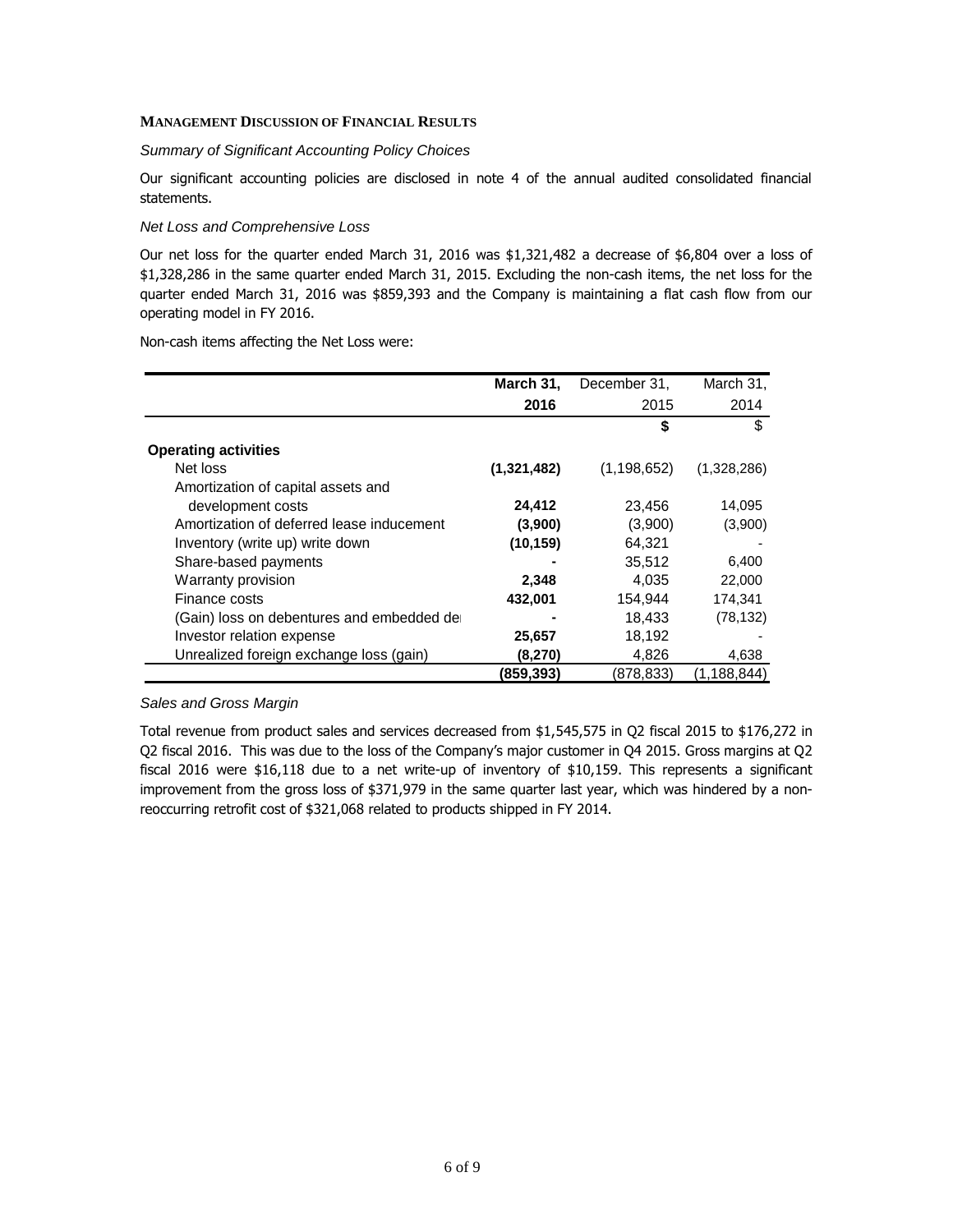*Summary of Quarterly Results*

|                           |             | 2016          | 2015        |             |             |             | 2014        |               |
|---------------------------|-------------|---------------|-------------|-------------|-------------|-------------|-------------|---------------|
|                           | Qtr 2       | Qtr 1         | Qtr 4       | Qtr 3       | Qtr 2       | Qtr 1       | Qtr 4       | Qtr 3         |
| Sales                     | 176,272     | 228,376       | 1,367,075   | 1,552,853   | 1,545,575   | 1,541,505   | 921,639     | 477,419       |
| Net (loss)<br>Per share   | (1,321,482) | (1, 198, 652) | (4,587,408) | (1,376,971) | (1,328,286) | (1,496,142) | (3,070,391) | (1, 536, 377) |
| – basic<br>and<br>diluted | (0.01)      | (0.01)        | (0.05)      | (0.02)      | (0.02)      | (0.03)      | (0.06)      | (0.05)        |

# *Liquidity and Capital Resources*

Liquidity, as measured by working capital, at the end of the quarter was deficient by \$3,817,053. The company recognized a cash flow deficiency from operations for the six-month period ended March 31, 2016 of \$1,921,066.

The Company is currently in a dispute with our prior customer Sonnenbatterie as a result of the cancellation of a supply contract. A claim has been prepared to recover 1,479,332 Euros (\$2,178,139 CAD) for unpaid invoices and interest along with the option to claim an additional 903,584 Euros (\$1,366,568 CAD) for European inventories purchased on Sonnenbatterie's direction. Litigation is inherently uncertain and while our legal counsel advises that we have a strong case, we are carrying the receivable on our books at near zero.

Sonnenbatterie in return has made warranty claims against the company related to first generation 3-phase Comfort series product. We believe that this claim is without merit and that the failures are tied directly to a fundamental system failure in the Sonnenbatterie Comfort design for which Sonnenbatterie was solely responsible. These failures were documented and pointed out to Sonnenbatterie at that time and the Company advised not to ship systems without rectification of the system design flaws. The system issues noted were corrected in the new generation Eco product line that utilizes the identical Bi-Direx product as Comfort. There are no outstanding power controls claims with respect to the second-generation product. Legal counsel advises the Company that the Sonnenbatterie decision to ship 3-phase Comfort in spite of warnings voids any warranty claim.

The Company's former contract manufacturer submitted a claim against Eguana related to the cancellation of the Sonnenbatterie supply contract for 1,534,000 Euros (\$2,320,000 CAD) in an Alberta court. The Company is disputing 799,000 Euros (\$1,174,530 CAD) of the amount the contract manufacturer is seeking for recovery of a prior deposit paid and contested invoices for units produced without purchase orders. The Company has filed a counter claim against the contract manufacturer. The Company has recorded the undisputed amount and has filed a counter claim against the contract manufacturer. The expectation of the Company is to resolve the liability from the Sonnenbatterie receivable.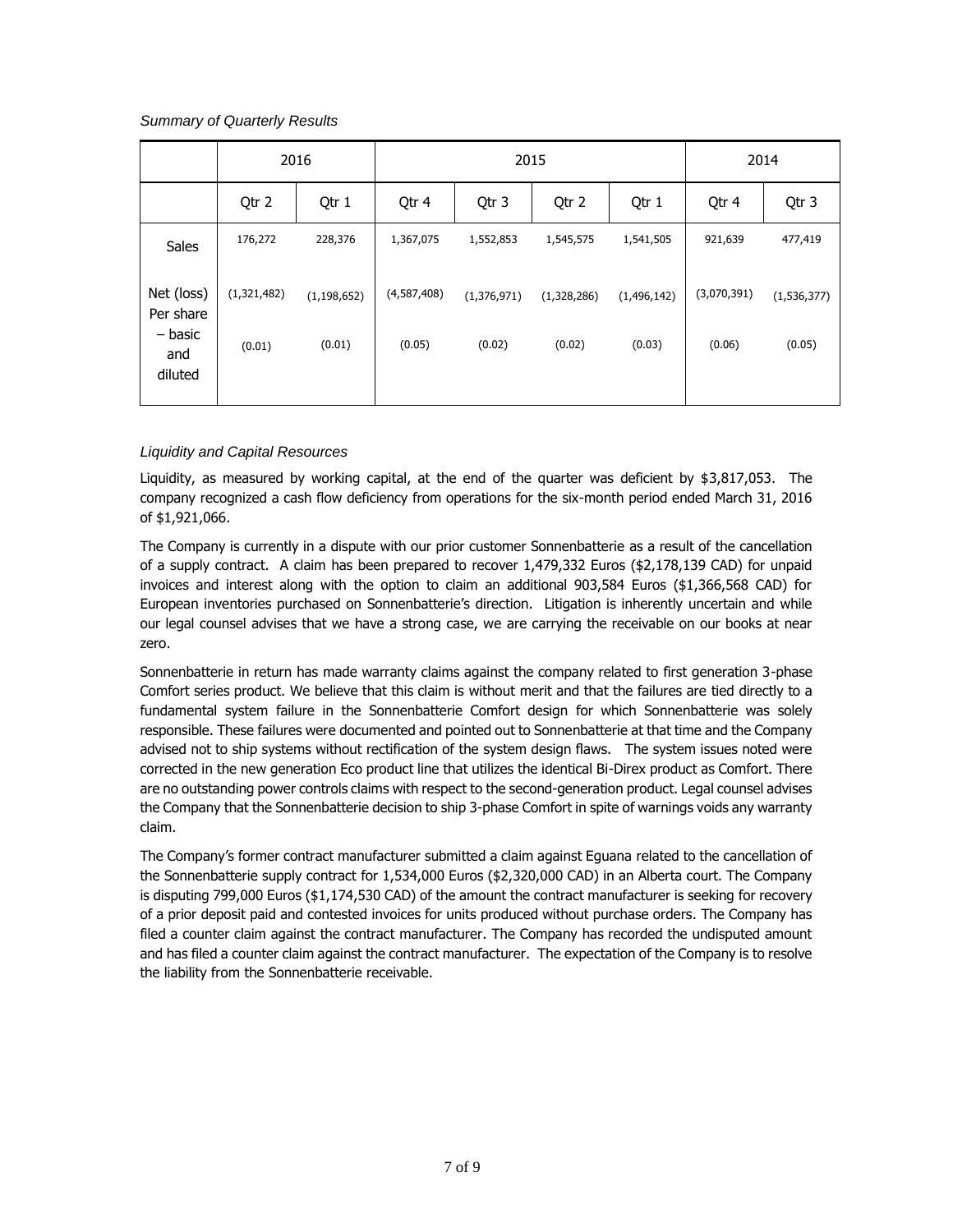| <b>Financial liabilities</b>             | < 1 Year  | 1-3 Years                | Thereafter | Total     |
|------------------------------------------|-----------|--------------------------|------------|-----------|
|                                          |           |                          |            |           |
| Accounts payable and accrued liabilities | 3,791,450 |                          |            | 3,791,450 |
| <b>Energy Northwest obligation</b>       | 145.600   |                          |            | 145.600   |
| Government grant obligation              | 30.296    | $\overline{\phantom{0}}$ |            | 30,296    |
| <b>Debentures</b>                        | 872.494   | 840.531                  |            | 1,713,025 |
| Other liabilities                        | 52.530    | 131.948                  | 487.604    | 672,082   |
| Total                                    | 4.892.370 | 972.479                  | 487.604    | 6.352.453 |

# *Off Balance Sheet Items*

The Company has no off-balance sheet financial commitments other than the commitments for operating leases for premises, a purchase order with its former supplier in Europe and consulting, service agreements.

# *Related Party Transactions*

The Company had the following related party transaction:

|                                  | Three months ended |         | Six months ended |         |
|----------------------------------|--------------------|---------|------------------|---------|
|                                  | 2016               | 2015    | 2016             | 2015    |
|                                  | \$                 | \$      | \$               | \$      |
| General and administrative       | 54,000             | 97,085  | 108,000          | 204,372 |
| Product research and development | 11,591             | 38,624  | 23,182           | 71,648  |
| Marketing                        | 27,046             |         | 54,091           |         |
| <b>Operations</b>                | 12,000             | 49,500  | 24,000           | 99,000  |
| Total                            | 104,637            | 185.209 | 209,273          | 375,020 |

Financing costs of \$2,209 and \$7,792 for the three month and six month periods ended March 31, 2016 (2015 - \$3,534 and \$28,071) related to the debentures held by key personnel and directors are included in the statement of loss. Interest payments amounted to \$408 and \$899 (2015 - \$1,426 and \$6,764) for the three month and six month periods ended March 31, 2016.

Included in accounts payable and accrued liabilities is \$257,412 (September 30, 2015 - \$235,998) due to directors and members of key management personnel.

During the quarter, the Company paid \$36,319 to its former CEO as part of a settlement agreement and incurred \$27,484 of accretion as the obligation matures.

# *Disclosure of Outstanding Share Data*

As at May 30, 2016 167,856,952 common shares are outstanding. In addition, common share purchase warrants, representing the right to acquire 16,375,152 common shares at an average exercise price of \$0.29 per share. The Company has employee stock options outstanding entitling the holders thereof to acquire up to 5,128,813 common shares of which options to acquire common shares, up to 2,021,730 had vested. The weighted average exercise price of the vested options is \$0.28 per share.